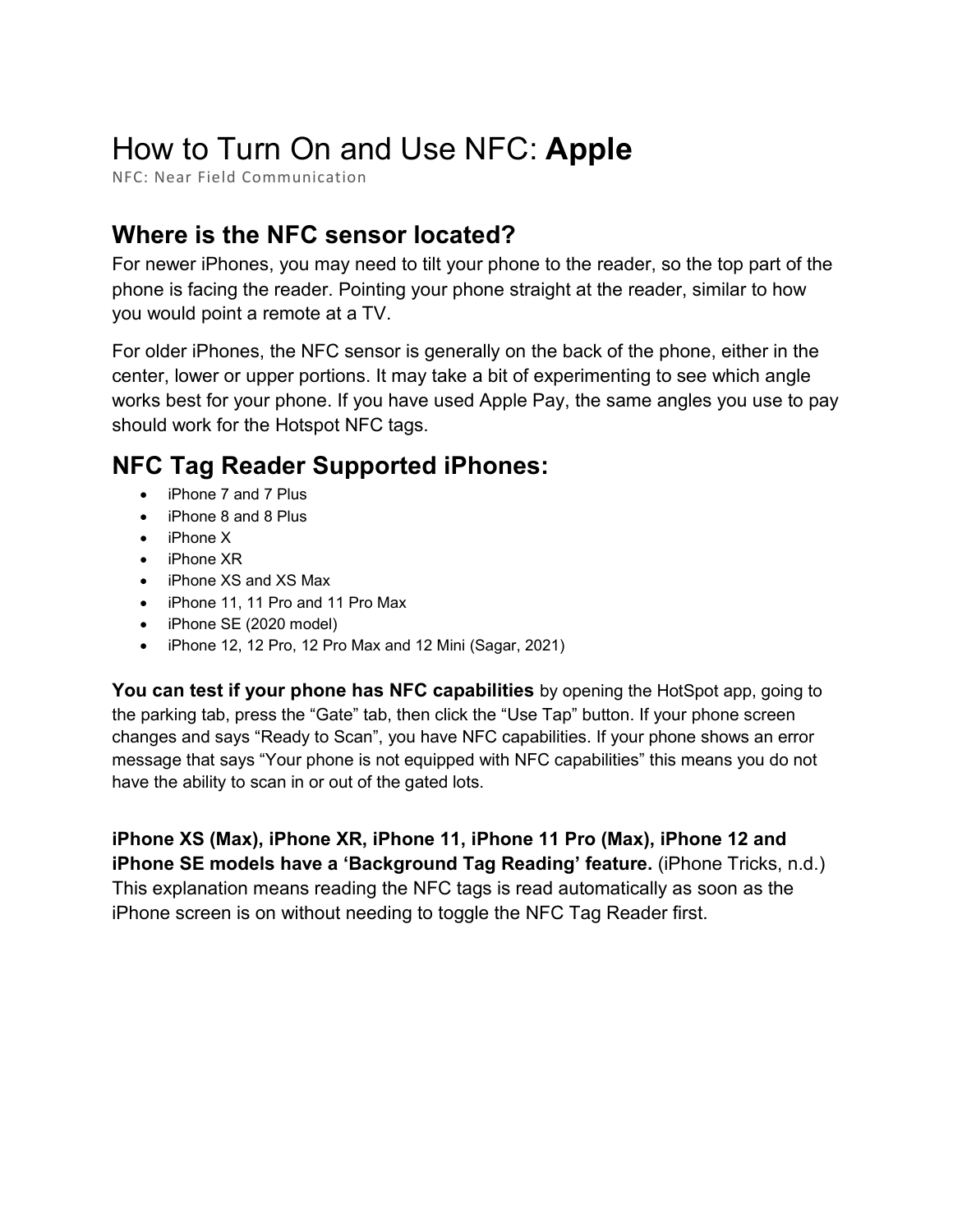#### **iPhone 7 or 8:**

Swipe up from the bottom of your screen until you load the quick menu (Sagar, 2021) Look for this icon, tap on the icon to turn it on





If the icon is not visible on your screen and to add it as a shortcut:

#### Open **Settings**

#### Select **Control Center**

Scroll and tap the green plus button on the left of **NFC Tag Reader** (iPhone Tricks, n.d.)

| <b>Settings</b>               |               | < Settings<br><b>Control Center</b> |
|-------------------------------|---------------|-------------------------------------|
| Sounds & Haptics              |               | Sleep Mode                          |
| Do Not Disturb                | $\mathcal{P}$ | MORE CONTROLS                       |
| <b>Screen Time</b>            |               | <b>Accessibility Shortcuts</b>      |
|                               |               | Apple TV Remote                     |
| General                       |               | Calculator                          |
| 8<br><b>Control Center</b>    |               | Do Not Disturb While Driving        |
| Display & Brightness          | 5             | <b>Guided Access</b>                |
| Home Screen                   | $\mathcal{E}$ | $\mathbb{Q}$<br>Magnifier           |
| Accessibility                 | $\geq$        | NFC Tag Reader<br>40                |
| Wallpaper                     | $\geq$        | Notes                               |
| Siri & Search                 | $\mathcal{P}$ | Sound Recognition                   |
| Face ID & Passcode            | S.            | Stopwatch                           |
| <b>Emergency SOS</b><br>sos   | $\geq$        | <b>Text Size</b>                    |
| <b>Exposure Notifications</b> | $\rightarrow$ | Voice Memos                         |
| Battery                       |               | Wallet                              |
| Privacy                       |               |                                     |